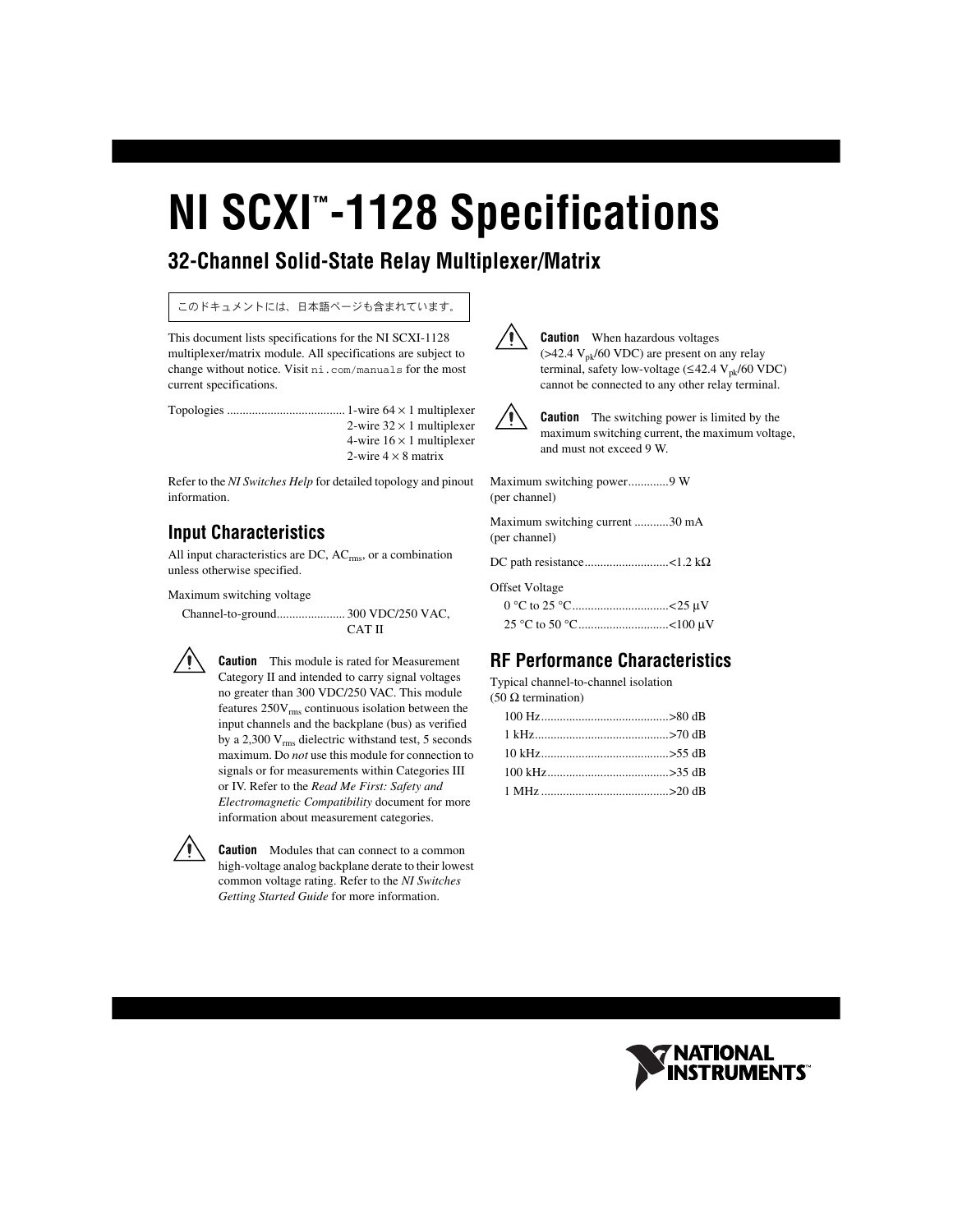## **Dynamic Characteristics**

Relay operate time (at 20 °C)..........0.25 ms typical, 0.5 ms max

**Note** Certain applications may require additional time for proper settling. Refer to the *NI Switches Help* for information about including additional settling time.

Release time (at 20 °C)....................0.08 ms typical, 0.2 ms max

Maximum scan rate .........................1,200 channels/s

## **Trigger Characteristics**

#### Input trigger

|                           | Rear connector,                    |
|---------------------------|------------------------------------|
|                           | Front panel                        |
| Minimum pulse width500 ns |                                    |
| Scanner advanced trigger  |                                    |
| .                         | $\sim$ $\sim$ $\sim$ $\sim$ $\sim$ |

| Front panel |
|-------------|
|             |

#### **Physical Characteristics**

| $Dimendone (I \vee W \vee H)$ | $10.0 \times 2.0 \times 17.2 \text{ nm}$ |  |  |
|-------------------------------|------------------------------------------|--|--|

| $(7.8 \times 1.2 \times 6.8 \text{ in.})$ |
|-------------------------------------------|
|                                           |

## **Environment**

| Relative humidity 5% to 85%,       | noncondensing |
|------------------------------------|---------------|
| Recommended warm-up time 5 minutes |               |
|                                    |               |

Indoor use only.

## **Accessories**

Visit ni.com for more information about the following accessories.

| <b>Table 1.</b> NI Accessories Available for the NI SCXI-1128 |  |  |  |  |  |
|---------------------------------------------------------------|--|--|--|--|--|
|---------------------------------------------------------------|--|--|--|--|--|

| Accessory                                                                                                                                                                          | <b>Part Number</b> |
|------------------------------------------------------------------------------------------------------------------------------------------------------------------------------------|--------------------|
| NI SCXI-1331 terminal block<br>$(1\text{-wire } 64 \times 1 \text{ multiplexer})$<br>$(2\text{-wire }32\times1$ multiplexer)<br>$(4\text{-wire } 16 \times 1 \text{ multiplexer})$ | 777687-31          |
| NI SCXI-1332 terminal block<br>$(2\text{-wire } 4 \times 8 \text{ matrix})$                                                                                                        | 777687-32          |
| 0.40 m matrix expansion cable                                                                                                                                                      | 185440-0R4         |
| 0.75 m matrix expansion cable                                                                                                                                                      | 185440-0R75        |



**Caution** You *must* install mating connectors according to local safety codes and standards and according to the specifications provided by the connector manufacturer. You are responsible for verifying safety compliance of third-party connectors and their usage according to the relevant standard(s), including UL and CSA in North America and IEC and VDE in Europe.



**Note** When using the SCXI-1128 with either the SCXI-1331 or the SCXI-1332 terminal block, observe the maximum voltage specifications of the SCXI-1128 (300 VDC/250 VAC).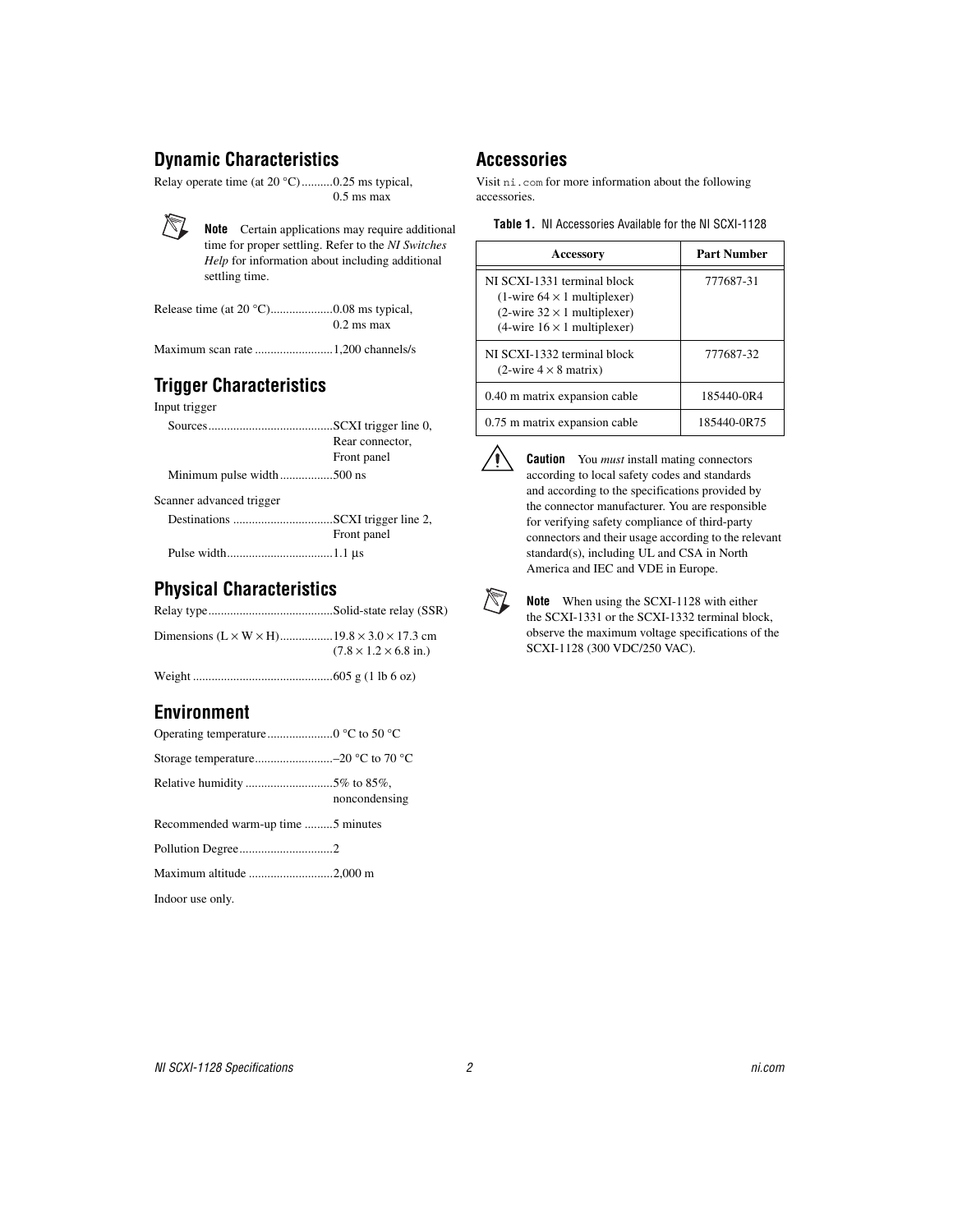

<span id="page-2-0"></span>**Figure 1.** NI SCXI-1128 Power-On State